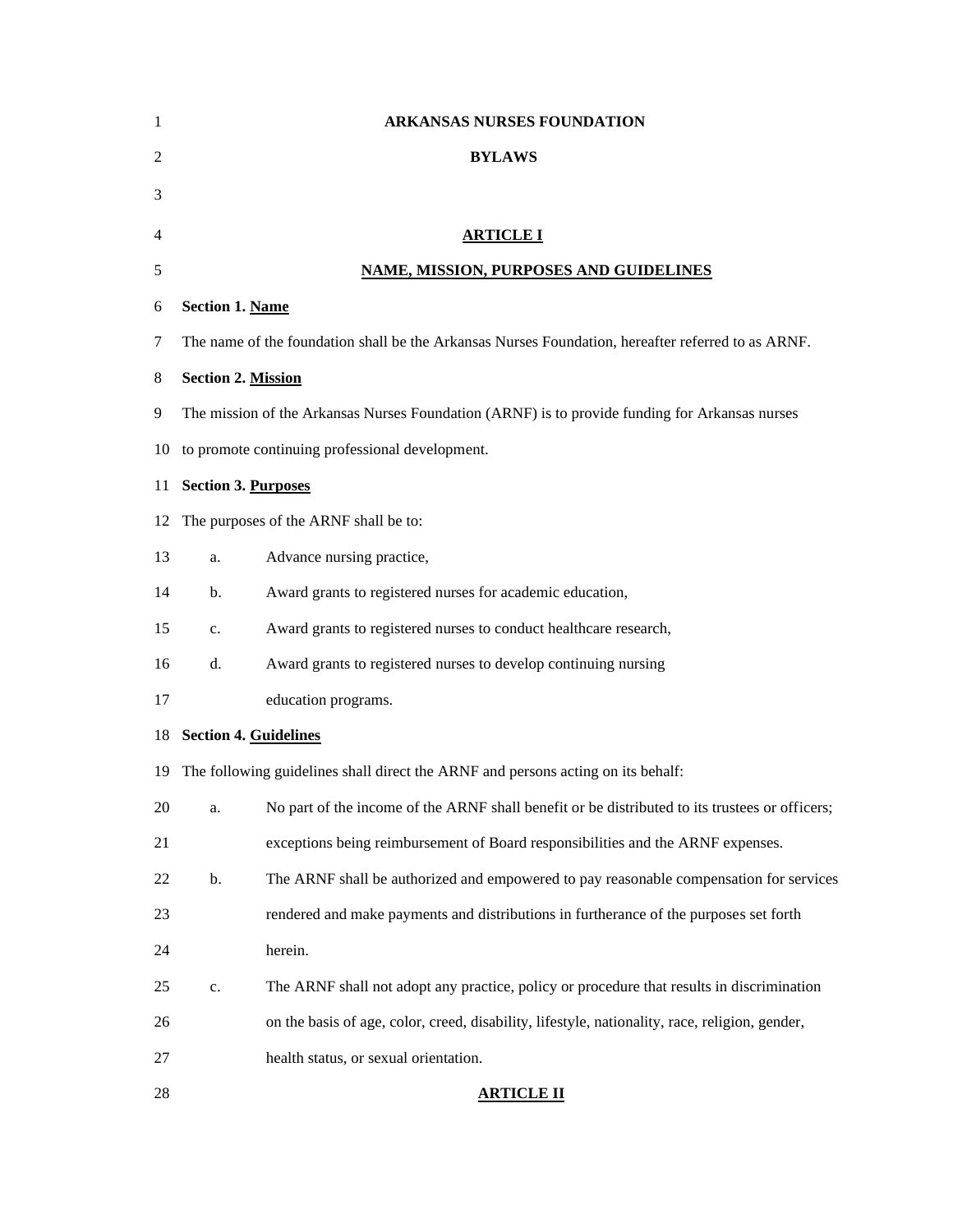| 29  | REGISTERED OFFICE AND AGENT                                                                                |  |  |
|-----|------------------------------------------------------------------------------------------------------------|--|--|
| 30  | The ARNF shall continuously maintain an office in the state of Arkansas and a registered agent who will be |  |  |
| 31  | the Executive Administrator.                                                                               |  |  |
| 32  | <b>ARTICLE III</b>                                                                                         |  |  |
| 33  | <b>MEMBERS</b>                                                                                             |  |  |
| 34  | The Arkansas Nurses Foundation shall have no members.                                                      |  |  |
| 35  | <u>ARTICLE IV</u>                                                                                          |  |  |
| 36  | <b>OFFICERS</b>                                                                                            |  |  |
| 37  | <b>Section 1. Officers</b>                                                                                 |  |  |
| 38  | The officers of the ARNF shall be Chair who serves as the Chair of the Board of Trustees, Vice Chair,      |  |  |
| 39  | Secretary-Treasurer and other officers as deemed desirable. The officers shall have authority to perform   |  |  |
| 40  | duties prescribed by the Board. The officers shall hold membership in the Arkansas Nurses Association.     |  |  |
| 41  | <b>Section 2. Election and Terms of Office</b>                                                             |  |  |
| 42  | The Board of Trustees shall elect officers from among its Board members: Chair, Vice Chair,                |  |  |
| 43  | Secretary-Treasurer. Officers shall serve for two (2) year terms. Nominations shall be accepted from       |  |  |
| 44  | members of the Board. Elections shall be held in the even years for the Chair and Secretary-Treasurer,     |  |  |
| 45  | and odd years for the Vice Chair, at the last meeting of the calendar year. A nominee receiving a majority |  |  |
| 46  | of votes at the official meeting of the Board shall be elected. No officer shall serve more than two (2)   |  |  |
| 47  | consecutive terms in the same office or more than eight (8) consecutive years on the Board. The officers   |  |  |
| 48. | shall serve until their successors have been duly elected and qualified.                                   |  |  |
| 49. | <b>Section 3. Removal</b>                                                                                  |  |  |
| 50  | An officer shall be removed by the Board of Trustees whenever judged to be in the best interest of the     |  |  |
| 51  | ARNF.                                                                                                      |  |  |
| 52  | <b>Section 4. Vacancies</b>                                                                                |  |  |
| 53  | Should a vacancy occur, the Chair shall appoint an Arkansas Nurses Association member to complete          |  |  |
| 54  | the unexpired term.                                                                                        |  |  |
| 55. | <b>Section 5. Chair of the ARNF Board</b>                                                                  |  |  |

The Chair shall be: the spokesperson for the ARNF, appoint committees and task forces, and preside at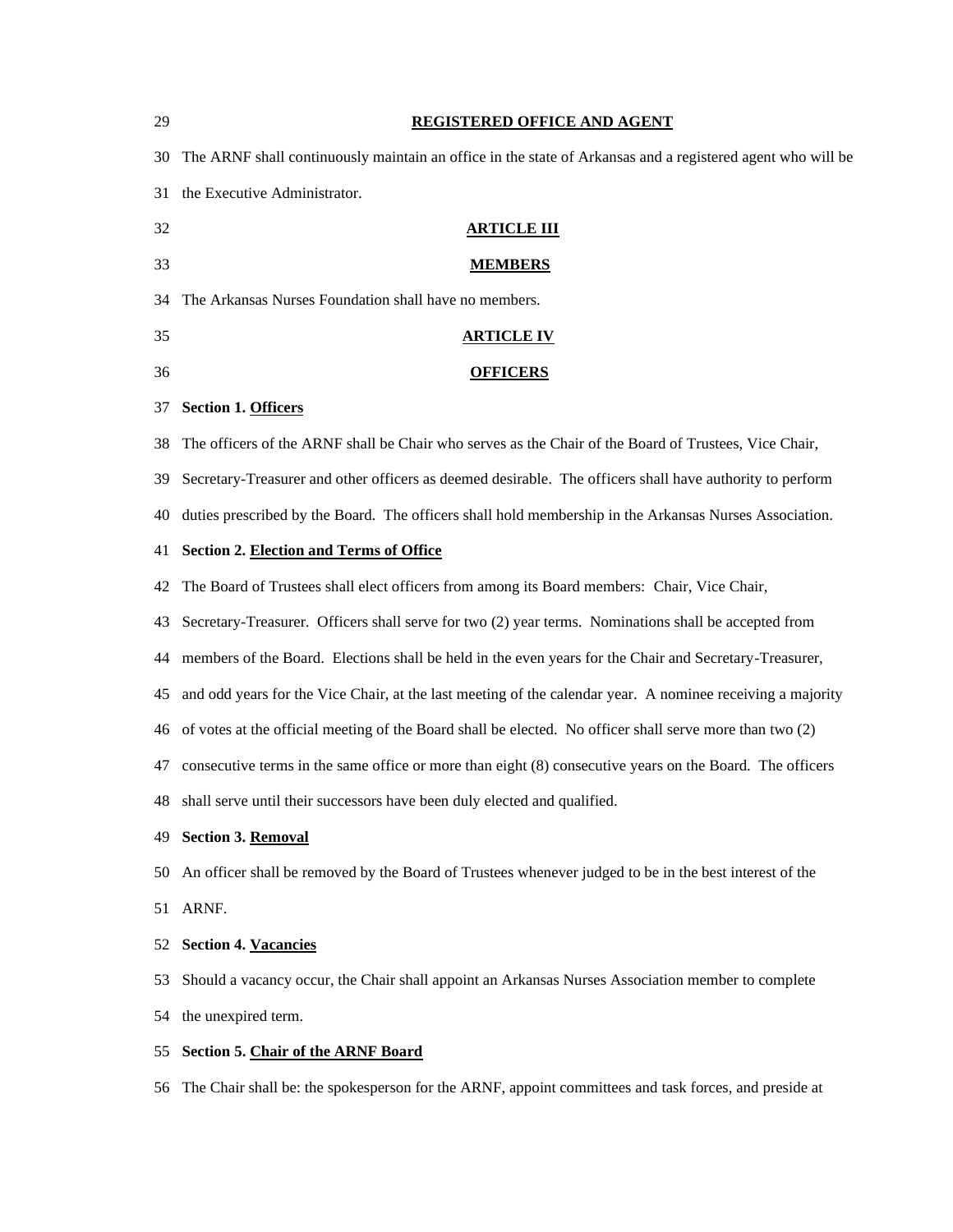- the meetings of the Board. The Chair may sign with the Secretary-Treasurer or the Vice Chair and the
- authorized agent, deeds, mortgages, contracts, or other instruments which the Board has authorized to be
- executed. The Chair shall oversee the ARNF publications.

#### **Section 6. Vice Chair**

- In the absence of the Chair or in the event of an inability to act, the Vice Chair shall perform the duties of
- the office and shall have the powers and be subject to the restrictions of the Chair. The Vice Chair shall be
- responsible for all fundraising activities approved by the ARNF Board.

### **Section 7. Secretary-Treasurer**

- The Secretary-Treasurer shall record, maintain and distribute records of the Board meetings, and shall be
- accountable to the Board for all fiduciary responsibilities related to the ARNF.

#### **Section 9. Executive Administrator**

- The ARNF Executive Administrator shall manage the day-to-day operational activities according to
- policies established by the Board. The Executive Administrator is an ex officio member of the Executive
- Committee and the Board.
- 

#### **ARTICLE V**

## **BOARD OF TRUSTEES**

### **Section 1. General Powers**

- The affairs of the ARNF shall be governed by the Board of Trustees, through supervision, control, and
- direction. The Board shall determine policies within the limits of the bylaws; shall actively pursue its
- purposes; and, have discretion in the disbursement of the ARNF funds. The Board shall adopt policies and
- procedures for execution of the ARNF business.

#### **Section 2. Composition, Tenure, and Qualifications**

- The Board of Trustees shall consist of six (6) elected members, and one non-voting ex-officio member
- (the ARNF Executive Administrator). At least three (3) of the elected members shall be members of the
- Arkansas Nurses Association. The Trustees shall serve for two (2) year terms and not exceed eight (8)
- consecutive years. Trustees should be leaders representing nursing professionals and community donors
- and benefactors. Each Trustee shall hold office until a successor is duly elected and takes office.
- **Section 3. Meetings**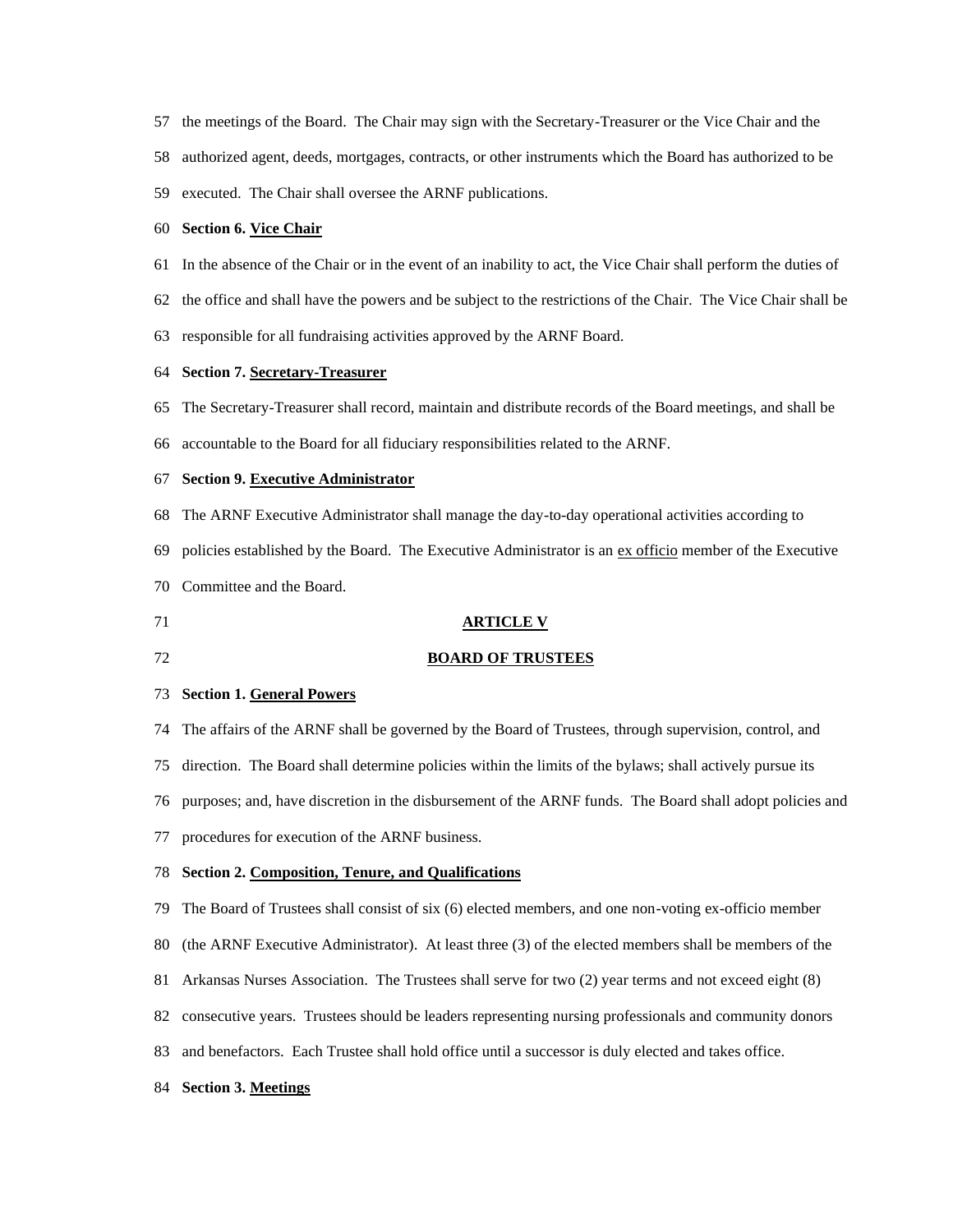The ARNF Board shall hold at least one meeting per calendar year. The Chair shall provide the date, time

- and place for the meeting. Special meetings of the Board may be called at the request of the Chair or two
- (2) Trustees having voting rights. Notice of a special meeting of the Board shall state the time, date, and
- place and shall be given at least five (5) days prior to the meeting date. The Board meetings may be
- conducted in-person or virtually.

#### **Section 4. Quorum**

A majority of the voting members of the Board shall constitute a quorum for the transaction of business.

#### **Section 5. Manner of Acting**

- The act of a majority of Board voting members present at a meeting, at which a quorum is present, shall be
- the act of the Board of Trustees, except where otherwise provided by law or by these bylaws. Any action
- requiring a vote of the Board may be taken by telephone, electronic, or mail ballot.

### **Section 6. Removal**

- After any third consecutive absence from a scheduled meeting, the Trustee will be contacted by the
- Secretary-Treasurer to submit a written verification to serve. The Board of Trustees shall take further
- action if nothing is received in writing and or the trustee fails to attend the next scheduled meeting.

## **Section 7. Term Limited Vacancies**

 When a vacancy occurs on the Board, any member, including the Executive Administrator, may submit nominations. A nominee receiving a majority of the votes shall be elected.

- **ARTICLE VI**
- **ADVISORY BOARD**

 The Board of Trustees may appoint an Advisory Board to serve as an advisory body. The Advisory Board members need not be members of the Arkansas Nurses Association. The Advisory Board shall meet at such times and places as may be determined by the Board of Trustees. Member of the Advisory Board may serve on committees appointed by the Board of Trustees pursuant to Article VII, Section 2.

- **ARTICLE VII**
- **COMMITTEES**

# **Section 1. Executive Committee**

The Chair, Vice Chair, Secretary-Treasurer, and Executive Administrator shall constitute the Executive